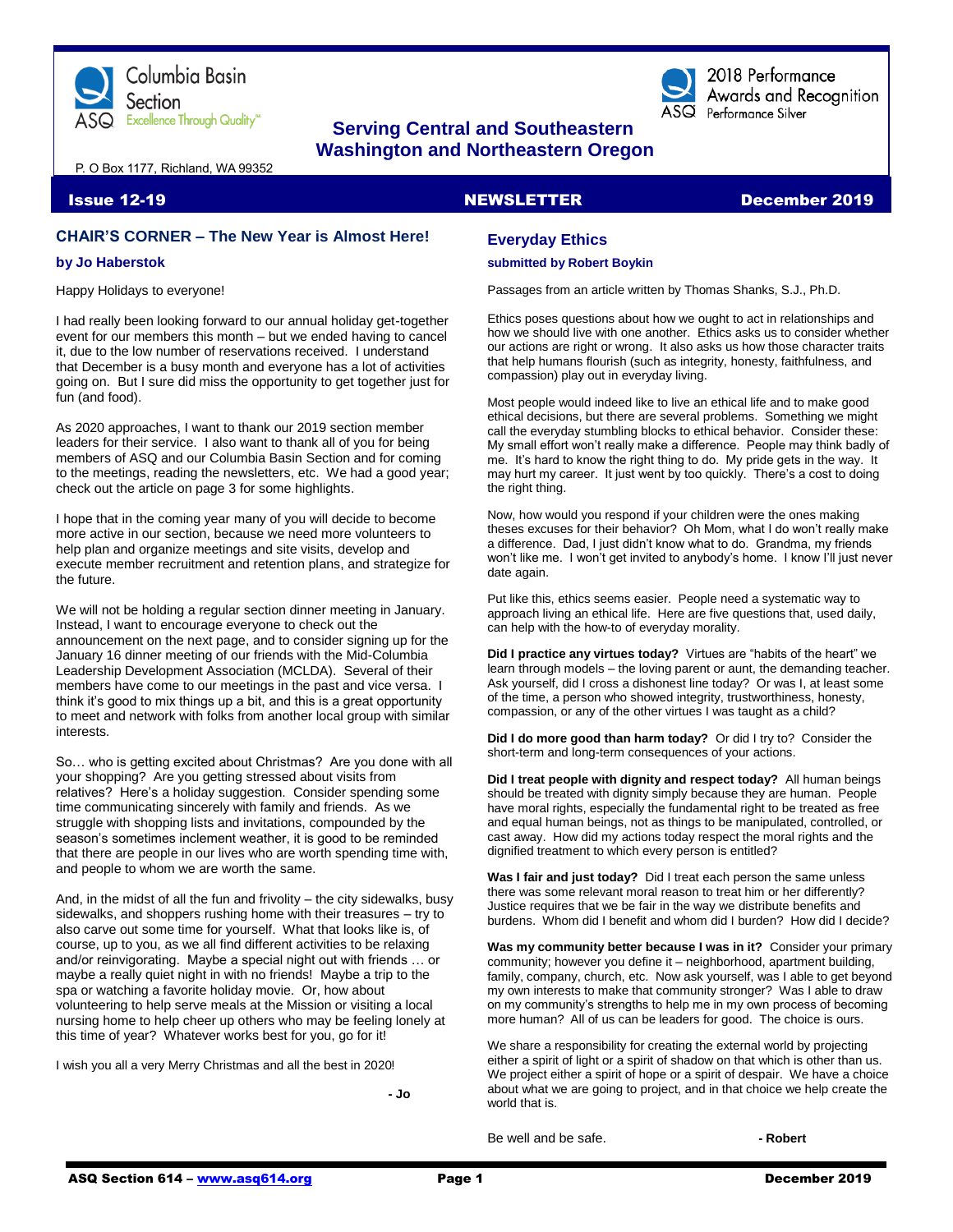## **NOTE LOCATION & TIMES!**

**Thursday January 16, 2020**

**Location:** TBD (will be available soon!) Richland or West Richland

#### **Times:**

**5:30 p.m.** - Check-in/ **Networking** 

**6:00 p.m.** – Dinner and Business

**6:30 p.m.** - Presentation

#### **Cost:**

Free for MCDLA Members

\$20 – ASQ Members and other **Guests** 

\$5 – Presentation Only

(Cash, check or credit card)

Reservations are due by January 9. Click [here](mailto:floreinemay@hotmail.com) to RSVP, or call 225-572-7188.

**Note:** No shows may be billed unless cancelled 48 hours in advance.

For more information about MCDLA and other upcoming events, click [here.](https://www.mclda2.org/?fbclid=IwAR2m9XN4CUALDjBA6Q5YDJM8mZwSgFGvdG0ccOe-rAIyir7696V0mMKampQ)

**Note:** Michael's book will be available for purchase (\$20) and signing at the meeting.

# **Leadership Mindset: Being an Effective Leader**





## **Michael Benjamin**

**Author, Speaker, Financial Coach, Chemical Engineer, and President, Tri-Cities Chapter - National Society of Black Engineers**

*"If you're misguided and undecided, knowledge and wisdom can be provided!"*

The above quote is just one of the many insights Michael Benjamin will share at the January 16 dinner meeting.

Michael is a young entrepreneur and influencer. Debt-free at 23. A published author at 24. His book, *The Power of Yet* (TPOY), is a fictional, personal development book about a young teen figuring out where her puzzle piece should be placed in life. It addresses the importance and effect of adopting a growth mindset, while teaching financial literacy that should be taught in the educational space early on.

Leadership, communications, teamwork and the importance of life-long learning all play important roles in effective leadership. It's important to understand that leadership is not just about individuals with "manager" titles – it's something we all do - often on a daily basis in both our work and personal lives.

One of Michael's recent insights came when he led a financial workshop where he discussed the mindset that he operated in and applied to pay off his student loan debt and be free from debt at the age of 23, just a year after graduating from college. During the workshop, he described many of the principles discussed in TPOY. This made him realize that that he can book speaking engagements and lead workshops, using TPOY as a reference for material. The information he shares with others will have the ability to possibly change many lives, whether through shifting one's perspective from a fixed mindset to a growth mindset for their own unique purposes or shifting it in that manner for a very specific purpose (such as paying off student loans).

After writing and publishing his book, Michael feels his journey is just beginning. One of his passions is to use his knowledge, skills and personal experiences to influence and help others.

Join us on January 16 to learn even more*.*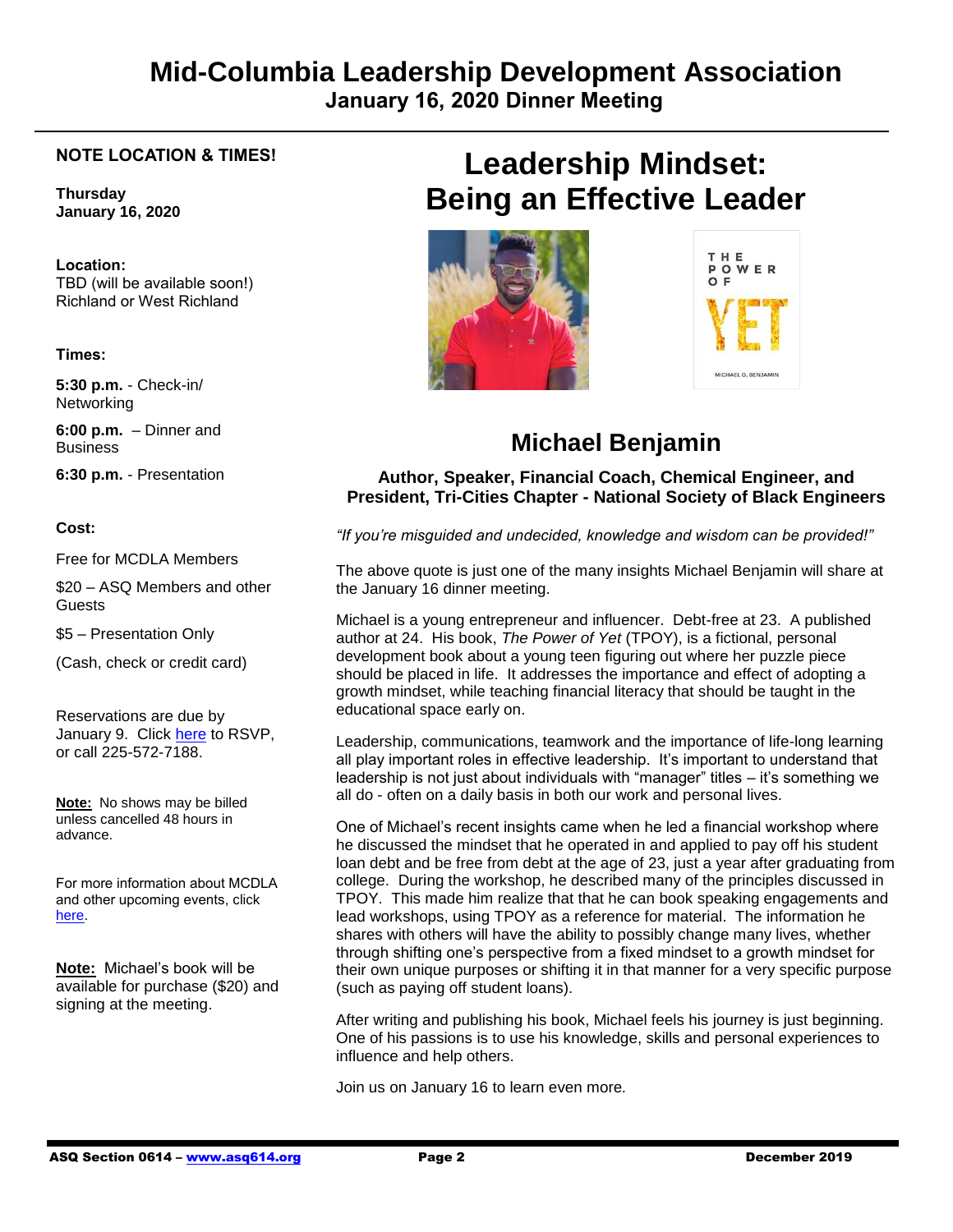## **SUMMARY OF KEY 2019 COLUMBIA BASIN ASQ SECTION 0614 ACTIVITES**

#### **by Jo Haberstok**

Our Columbia Basin Section has just about completed another successful year.

I am happy to announce that our 2020 section leadership team is in place and looking forward to serving in the coming year.

So… what did our section actually do in 2019?

Here are some of the highlights:

- Five dinner meetings with a variety of speakers and topics
- Two site visits/tours to local companies
- Invite a Guest Program introduced ASQ to some potential new members
- Assessed performance via requests for feedback at meetings and other events - average overall rating for dinner meetings for the year was 4.6 (on a 5-point scale); average rating for site visits was 4.9
- Communicated with members via monthly newsletters, website and myASQ Community
- Supported WCQI/Fort Worth participation by three section leadership team members; other members also attended
- Supported six charitable organizations through donation drives (food/household goods), and donations of gift baskets/items for fundraisers
- All actions on FY 2019 Business Plan completed met or exceeded all goals
- Business and Budget Plans for FY 2020 prepared and submitted to ASQ HQ

All in all, it was a very good year. Thank you all for your continued support and participation!

> *Pictures of some of the gift baskets we prepared and donated in our area in 2019*







## **MCDLA JANUARY 16 MEETING – JOIN US FOR NETWORKING, FOOD, AND A GREAT SPEAKER!**

We have decided to not hold a section meeting in January 2019. Our next meeting will be February 11.

We encourage everyone to sign up for the January 16 meeting of the Mid-Columbia Leadership Development Association (MCLDA).

This is a great opportunity to network with folks from another local professional organization! We've included the meeting announcement on page 2 – check it out!

Hope to see many of you there!

## **THE FUTURE OF QUALITY**

#### **ASQ Audit Video with Jay Arthur**

We all probably know quite a bit about the history of quality … what about the *future* of quality?

In this 25-minute keynote address to ASQ Audit in October of 2019, Jay Arthur lays out his vision of the future of quality. Quality is all about better, cheaper and faster. Can we have quality with just one of those attributes? Two? From hard copy books to Kindles to doing just about everything on our smartphones these days … better, cheaper, faster.

He discusses traditional quality tools (lean six sigma and others) and how long it usually takes to complete a project using some of these approaches. He then offers thoughts about the future and what may be some new and/or improved-upon processes to meet the challenges to be addressed.

Check out this free presentation [here.](https://vimeo.com/367880753)

#### **CHRISTMAS EVE DINNER AT TRI-CITY UNION GOSPEL MISSION IN PASCO**

#### **December 24 from 2 pm to 4 pm**

Tri-City Union Gospel Mission will be serving Christmas Eve Dinner on December 24 from 2 to 4 pm. They are open to the public. Everyone is invited to join them for a slow-roasted Prime Rib Dinner (provided by Tyson Beef). There will also be homemade pie for dessert.

Their address is 221 South 4<sup>th</sup> Avenue in Pasco, Washington.

And remember – they are also in need of donations of winter clothing for men, women and children, as well as household good and food items. Check their most urgent needs lis[t here.](https://www.tcugm.org/needs)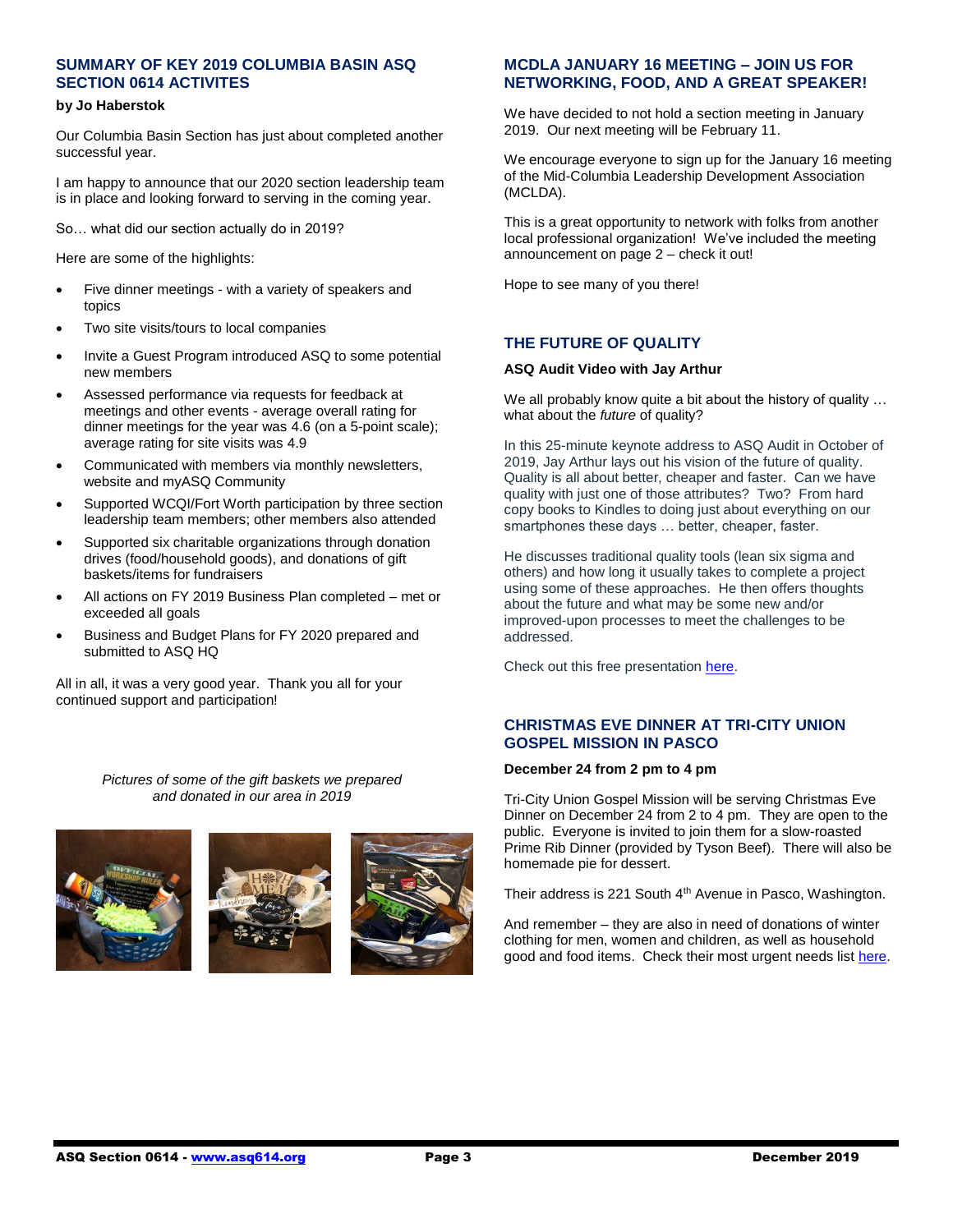

## **ASQ's SOFTWARE QUALITY PROFESSIONAL PUBLICATION**

The *Software Quality Professional* (SQP) is a quarterly, peer-reviewed journal, published by ASQ. Its mission is to help software professionals apply quality principles to the development and use of software and software-based systems.

SQP publishes case studies, experienced-based reports, and state-of-the-art reviews in order to provide practitioners with an understanding of those software quality practices that have proven effective in a wide range of industries, applications, and organizational settings.

To enhance personal and professional growth, the journal provides a forum for exchanging practical ideas and experiences. SQP constantly strives to improve the professionalism of practitioners, the satisfaction of customers, and the well-being of the larger society.

Take a (free) look inside the latest issue of th[e Software](http://www.asq.org/pub/sqp/)  [Quality Professional.](http://www.asq.org/pub/sqp/) You can read article summaries, full-text articles, and resource reviews from the most recent issue. You can also peruse past issues, review author guidelines, or subscribe. The *Software Quality Professional* is published quarterly in December, March, June, and September.

The annual subscription rate for ASQ members is \$61. For non-members, \$110. Click [here](http://asq.org/quality-press/journal/index.html?item=SUBSCR_SQP) for more information and/or to subscribe.

## **BURNING BRIGHT WITHOUT BURNING OUT**

#### **Paul D. Casey Webinar Available Online**

*"Burnout is a syndrome of emotional exhaustion, depersonalization and reduced personal accomplishment that can occur among individuals who do 'people work' of some kind." – Christina Maslach* 

Burnout is real. We've probably all experienced it to some degree at one time or another. It's important to stay fresh, especially for those in roles where other team members are counting on you to be alert, interested and actively engaged.

This 57-minute webinar with Paul D. Casey discusses the main reasons you may be burning out and provides 11 tips for avoiding burnout. The accompanying handout will help you personalize a plan for the future.

Cost is \$9.97. Click [here](https://www.paulcasey.org/product/burning-bright-without-burning-out-webinar/) for more information.

## **QUOTE OF THE MONTH**

"A lie doesn't become truth, wrong doesn't become right, and evil doesn't become good because it's accepted by a majority."

~ Booker T. Washington

## **FIVE BOOKS TO ENJOY THIS WINTER**

#### **Recommended by Bill Gates**

I recently saw an article on LinkedIn by Bill Gates, who often shares information about books he has read and enjoyed, as well as an annual holiday list of recommendations. As he says, December is a great time to take stock of all that you've done over the last 12 months, including all the books you've read. He's a data guy and often looks for trends. He found that he actually read more fiction this year than in the past.

Here are his recommendations, along with his personal notes about each book.

*[An American Marriage](https://www.gatesnotes.com/Books/An-American-Marriage)*, by Tayari Jones. My daughter Jenn recommended that I read this novel, which tells the story of a black couple in the South whose marriage gets torn apart by a horrible incident of injustice. Jones is such a good writer that she manages to make you empathize with both of her main characters, even after one makes a difficult decision. The subject matter is heavy but thought-provoking, and I got sucked into Roy and Celestial's tragic love story.

*These Truths*[, by Jill Lepore.](https://www.gatesnotes.com/Books/These-Truths) Lepore has pulled off the seemingly impossible in her latest book: covering the entire history of the United States in just 800 pages. She's made a deliberate choice to make diverse points of view central to the narrative, and the result is the most honest and unflinching account of the American story I've ever read. Even if you've read a lot about U.S. history, I'm confident you will learn something new from *These Truths*.

*Growth*[, by Vaclav Smil.](https://www.gatesnotes.com/Books/Growth) When I first heard that one of my favorite authors was working on a new book about growth, I couldn't wait to get my hands on it. (Two years ago, I wrote that I wait for new Smil books the way some people wait for the next *Star Wars* movie. I stand by that statement.) His latest doesn't disappoint. As always, I don't agree with everything Smil says, but he remains one of the best thinkers out there at documenting the past and seeing the big picture.

*Prepared*[, by Diane Tavenner.](https://www.gatesnotes.com/Books/Prepared) As any parent knows, preparing your kids for life after high school is a long and sometimes difficult journey. Tavenner—who created a network of some of the best performing schools in the nation—has put together a helpful guidebook about how to make that process as smooth and fruitful as possible. Along the way, she shares what she's learned about teaching kids not just what they need to get into college, but how to live a good life.

*[Why We Sleep, by Matthew Walker](https://www.gatesnotes.com/Books/Why-We-Sleep)*. I read a couple of great books this year about human behavior, and this was one of the most interesting and profound. Both Jenn and John Doerr urged me to read it, and I'm glad I did. Everyone knows that a good night's sleep is important—but what exactly counts as a good night's sleep? And how do you make one happen? Walker has persuaded me to change my bedtime habits to up my chances. If your New Year's resolution is to be healthier in 2020, his advice is a good place to start.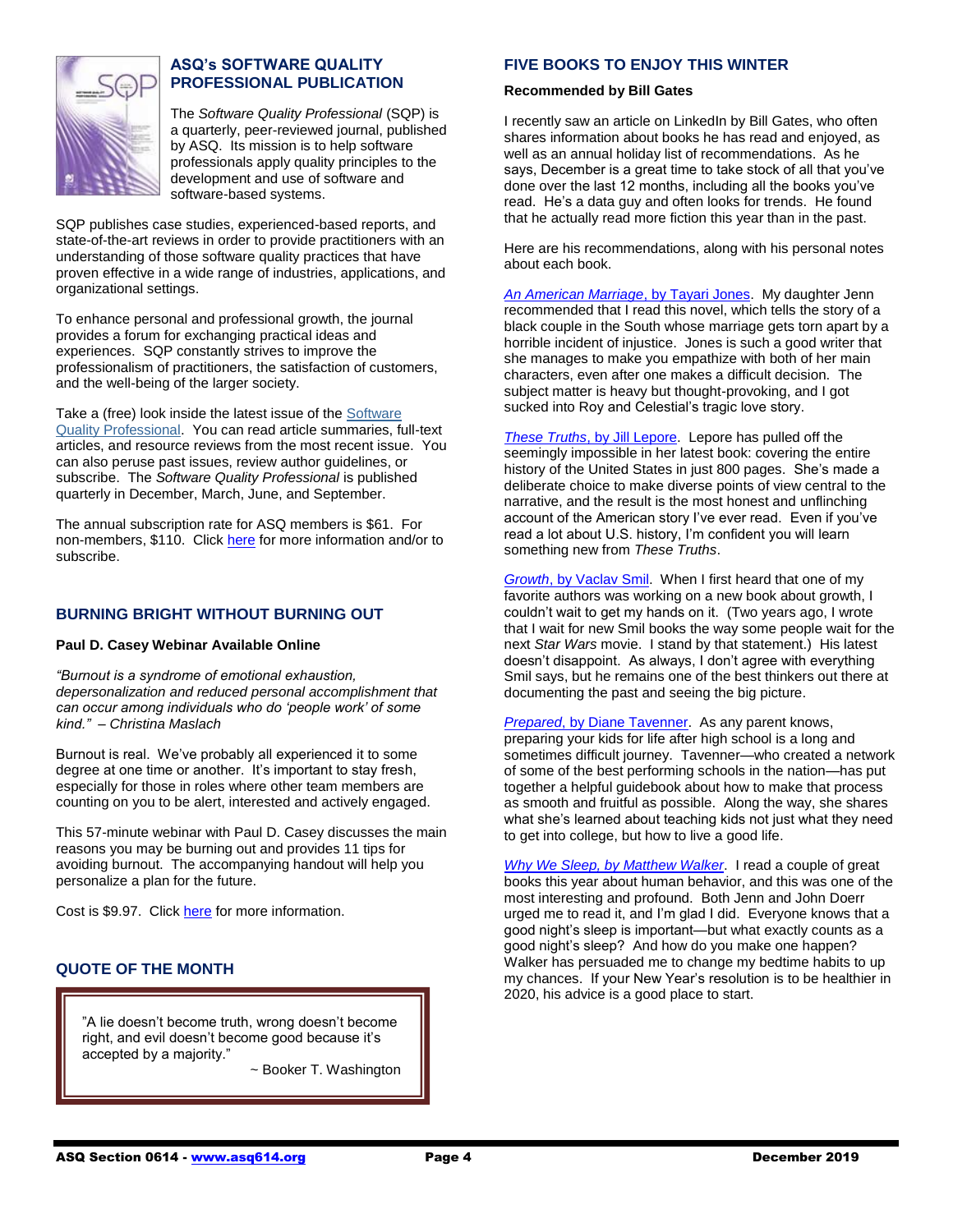## **POWER OF POSITIVE LEADERSHIP TRAINING**

#### **Jon Gordon Training**

The Power of Positive Leadership, a 1-day public training session led by Jon Gordon and Julie Nee, will be offered on March 18, 2020, in Jacksonville Beach, Florida, and again on April 30 in Houston, Texas. Jon and Julie will share proven strategies and best practices to help you become a positive leader. You'll discover how to fuel yourself and your team with positivity, build a great culture, overcome negativity, increase engagement, communicate and connect more effectively to build great relationships and teams and lead through change. You'll leave with a personal action plan to improve your team and organization and create positive results.

You'll learn about how to:

- Thrive During Challenges and Change
- Develop Leaders in Your Organization
- Create a Great Culture
- Overcome Negativity
- **•** Build a Connected and Committed Team
- Stay Positive Through Adversity
- Achieve Superior Results

Early bird pricing is \$595 for those who register by February 1 for the Jacksonville Beach training, or by March 1 for the Houston training. Discounts are offered for additional participants from the same organization. Click [here](http://popltraining.com/#register) for the full brochure.

#### **GIVE THE GIFT OF SIGN SURGERY**

#### **Double Your Donation in December**

Here's a gift idea for the friend or family member who already has everything! How about a donation in their name to SIGN?

SIGN Fracture Care International, which is based in Richland, builds orthopaedic capacity in developing countries by collaborating with the local surgeons to develop training and implants that support their efforts to provide effective orthopaedic surgery to the poor. They design and manufacture surgical implants and instruments that are then donated or provided on a cost reimbursement basis to under-resourced hospitals for the surgeons' use. They coordinate orthopaedic training of the surgeons in the use of this equipment and other orthopaedic procedures. The local surgeons can then treat more patients and hasten healing so patients can return to work and resume care and feeding of their families.

Every donation helps the program. A donation of \$150 enables a patient to received SIGN surgery. And, until December 31, the first \$500,000 donated to SIGN will be doubled! To be matched, donations must be postmarked by December 31 or received in their office by 3 pm that day. If you would like to make a donation as a gift to someone else, just go [online](https://www.signfracturecare.org/donate-now) and select "Christmas Gift." SIGN will send a card to the recipient.

#### **MAKE HEALTH A 2020 RESOLUTION**

#### **(From the CDC website)**

Find ways to boost your health, fitness, and well-being, and be an inspiration to others in 2020!



- Make healthy food choices. Grab a healthy snack on the go. Eat more fruits and vegetables.
- Be active. Take the stairs instead of the elevator. Park farther away and walk.
- Protect yourself from injury and disease. Put on a helmet, sunscreen, or insect repellent. Wash your hands for 20 seconds.
- Manage stress. Don't overschedule or overcommit. Take short breaks throughout the day.
- Make an appointment for a check-up, vaccination, or screening.
- Quit smoking. Call 1-800-QUIT-NOW for free counseling on how to quit smoking for good.

## **FREE LEADERSHIP DEVELOPMENT WEBINAR FROM HRDQ-U**

#### **December 30 from 2 pm to 3 pm EST**

We are all born with a unique set of talents. While these abilities certainly help leadership development to evolve, truly remarkable leaders can only become remarkable through a continuous and upward climb of learning. In other words, remarkable leaders are made. And that means leadership skills can be developed with the right approach. Does your organization have a clear-cut plan for leadership development? If the answer is 'no', then this webinar may be for you.

Join bestselling author and leadership expert Kevin Eikenberry for an informative one-hour session that will provide proven and practical ways to create remarkable leaders—and maybe even become one yourself. This webinar is based on Eikenberry's workshop [Remarkable Leadership.](https://hrdqstore.com/products/remarkable-leadership) His book, "Remarkable Leadership: Unleashing Your Leadership Potential One Skill at a Time," sets out to challenge participants to be more intentional about what, when, and how they learn. Remarkable Leadership: A Learning Series offers flexible and practical learning experiences for leaders at all levels.

Participants will learn:

- Four reasons why many leadership development processes fail.
- Twelve keys to a successful organizational leadership development process.
- Strategies for developing targeted leadership skills in a relatively small period of time.
- How to create relevant learning experiences to build leadership skills.

For more information and to register, clic[k here.](https://www.hrdqu.com/webinars/leadership-development-2019-12-30/)